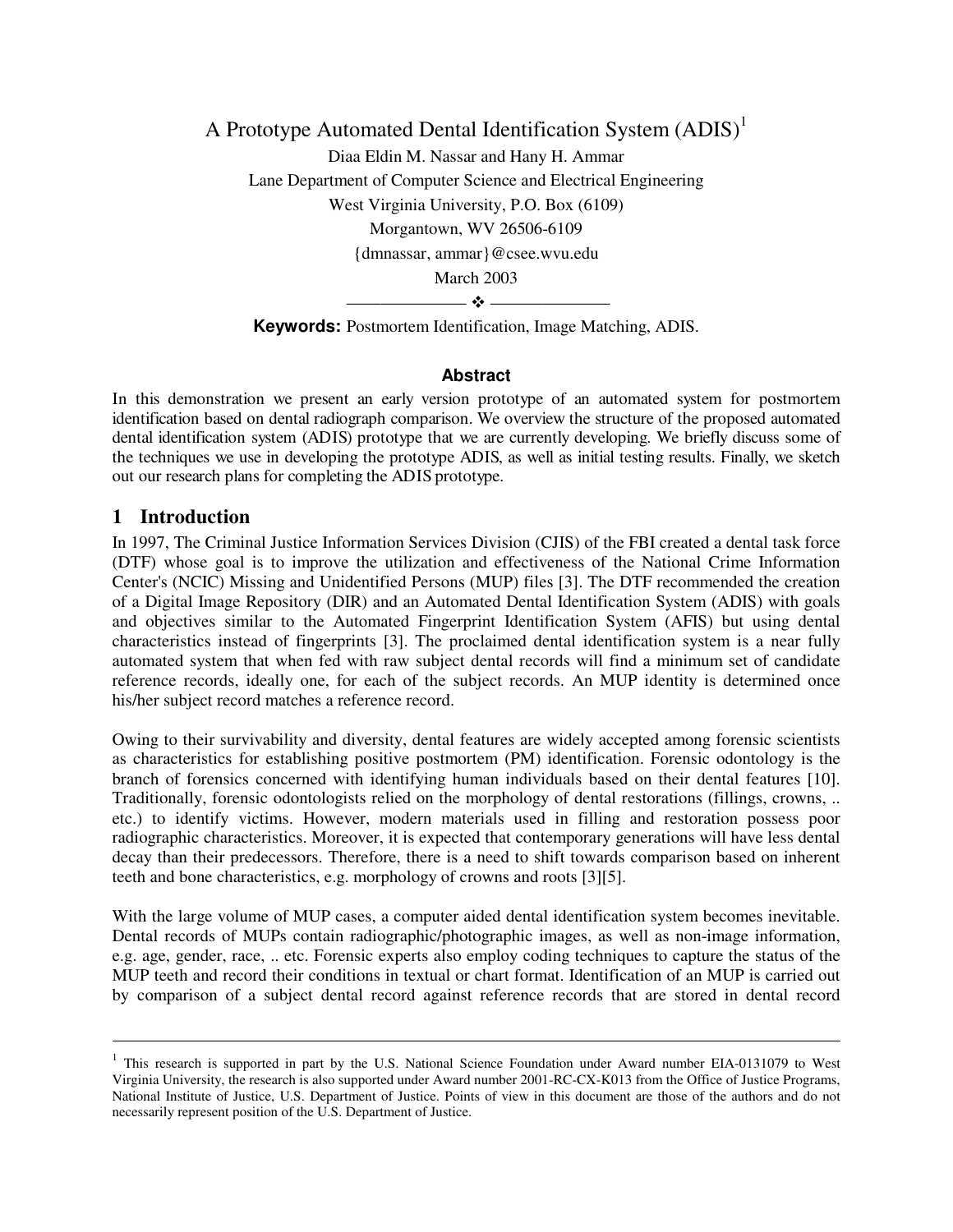repositories. Traditionally, comparisons greatly relied on dental work and restorations. However, modern materials used in fillings and restorations possess poor radiographic properties.

ADIS is required to speedup the postmortem identification process. It is estimated that at any point in time there are over 100,000 unsolved MUP cases in the National Crime Information Center (NCIC), 60 % of which have remained unsolved for 90 days or longer. Technically speaking, this large number of unsolved cases hinders the capabilities of search techniques currently employed. The benefit of ADIS to the society will surpass saving millions of dollars to also include psychological benefits of families of missing persons when knowing the disposition of their loved ones without having to wait extended period of time.

In this demonstration we present an early version prototype of ADIS based on dental radiograph comparison using combined techniques of digital image processing and artificial neural networks.

# **2 Related Work**

There are several computer-aided PM identification systems. *CAPMI* [11] and *WinID* [8] are the most famous among these systems. However, these systems do not provide high level of automation, as feature extraction, coding, and image comparison are still carried-out manually. Moreover, the dental codes used in these systems capture only artificial dental work [3].

Baldi and Chauvin used neural network techniques in developing a fingerprint matching system [4], which follows a pyramidal image matching architecture, with the image regions forming the base of the pyramid, a feature extraction layer on top of the base, and a decision layer at the top of the pyramid. Match decision making is carried out in two steps: first, features from both images are extracted. Then, differences between features are fed to a binary Bayesian classifier, to determine the probability that both images belong to the same person. The coefficients of feature filters and the parameters of the classifier evolve by learning through examples.

The automated identification systems research group at West Virginia University has developed efficient parallel training algorithms for a neural network based automatic fingerprint comparison system (AFIC) that follows the same structure suggested by Baldi and Chauvin [1].

## **3 ADIS prototype**

The conceptual framework for developing ADIS is depicted in the top-level block diagram shown in Figure 1. ADIS is composed of two subsystems: potential matches search system and dental image comparison system. Given a subject record, finding the identity of the subject is carried out in two steps:

- First, potential matches search is used to generate a list of candidate reference records, from the DIR. Potential candidates are the bearers of reference records with dental/non-dental features that are potentially close to those possessed by the unknown bearer of the subject record. At this level, only high-level dental features, as seen from dental records are examined (e.g. number of teeth). Nondental features include- however, not limited to: age, race, and gender.
- Second, dental radiographs of the subject record are compared with those of each of the candidates. The outcome of the comparison is the probability of match between the subject record and each of the candidate reference records.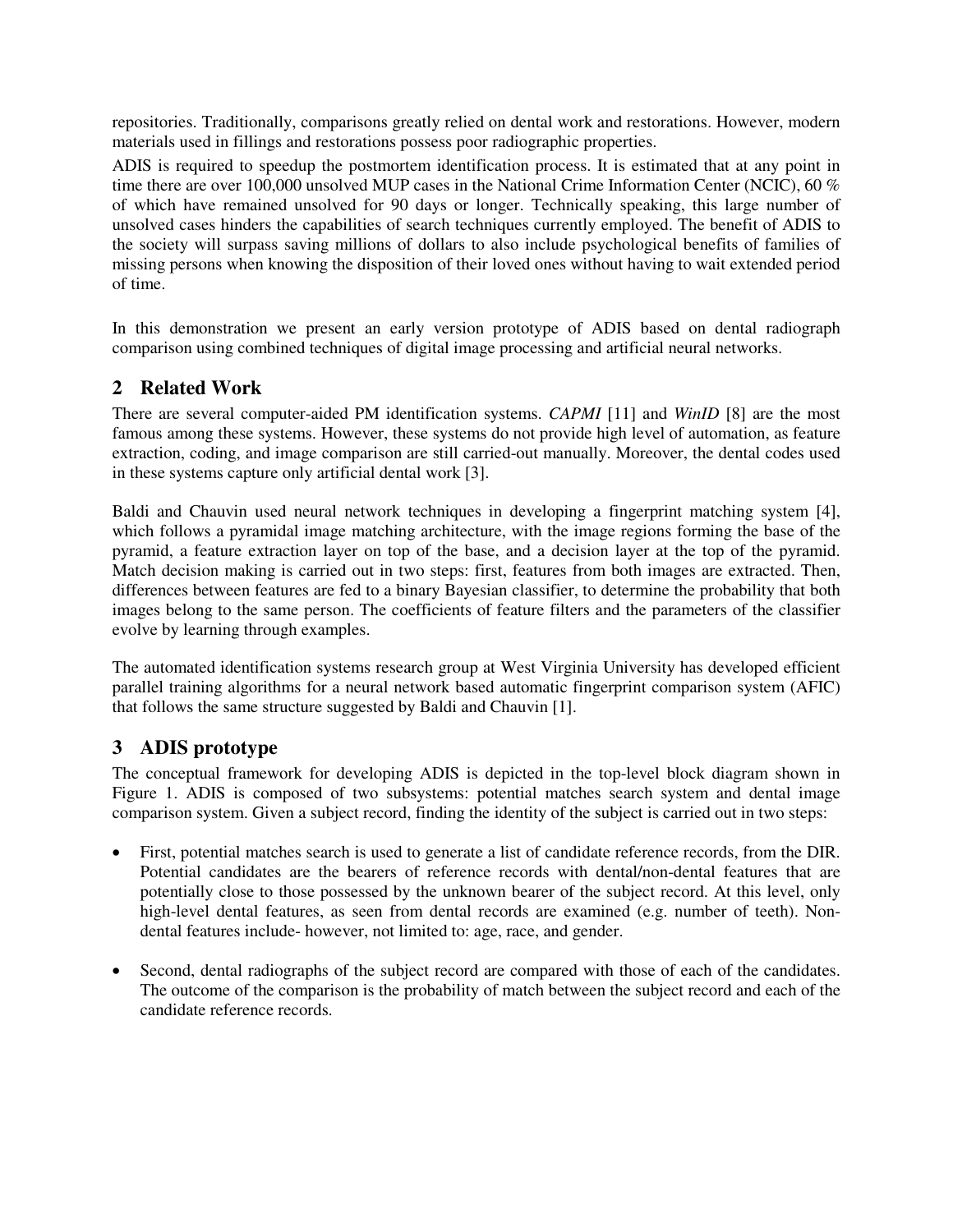

Figure 1: Top-level block diagram of ADIS.

In this demonstration we focus on the dental image comparison system. The input to the image comparison system is a pair of dental radiographs whose probability of match is to be estimated and output from the system. Figure 2 shows the decomposition of this system into two stages: the preprocessing stage and the decision-making stage. Following is a brief functional description of both stages:

- The preprocessing stage receives an input pair of radiographs, one from the subject record and the other from a candidate reference record. An input pair is prepared for comparison through a series of steps that: reduce the noise content and improve definition of teeth with respect to their surroundings (Enhancement), extract regions of interest that possess highly distinctive features (Segmentation), align the extracted subject regions of interest over their respective regions in the candidate image (Alignment), and finally remove some redundancy from the submitted pair to cut down on the computational complexity for pair matching in the decision-making stage (Compression).
- The Decision-making stage extracts low-level features from compressed region of interest pairs, and measures the differences between respective features and finally uses the measured differences to come up with an estimate of the matching probability between the submitted pair.



Figure 2: Block diagram of the image comparison system.

We started the development of the image comparison system by building the decision-making stage, as it is the most critical component in the image comparison system. We have also conducted some research on the preprocessing stage, particularly in enhancement, normalization and compression.